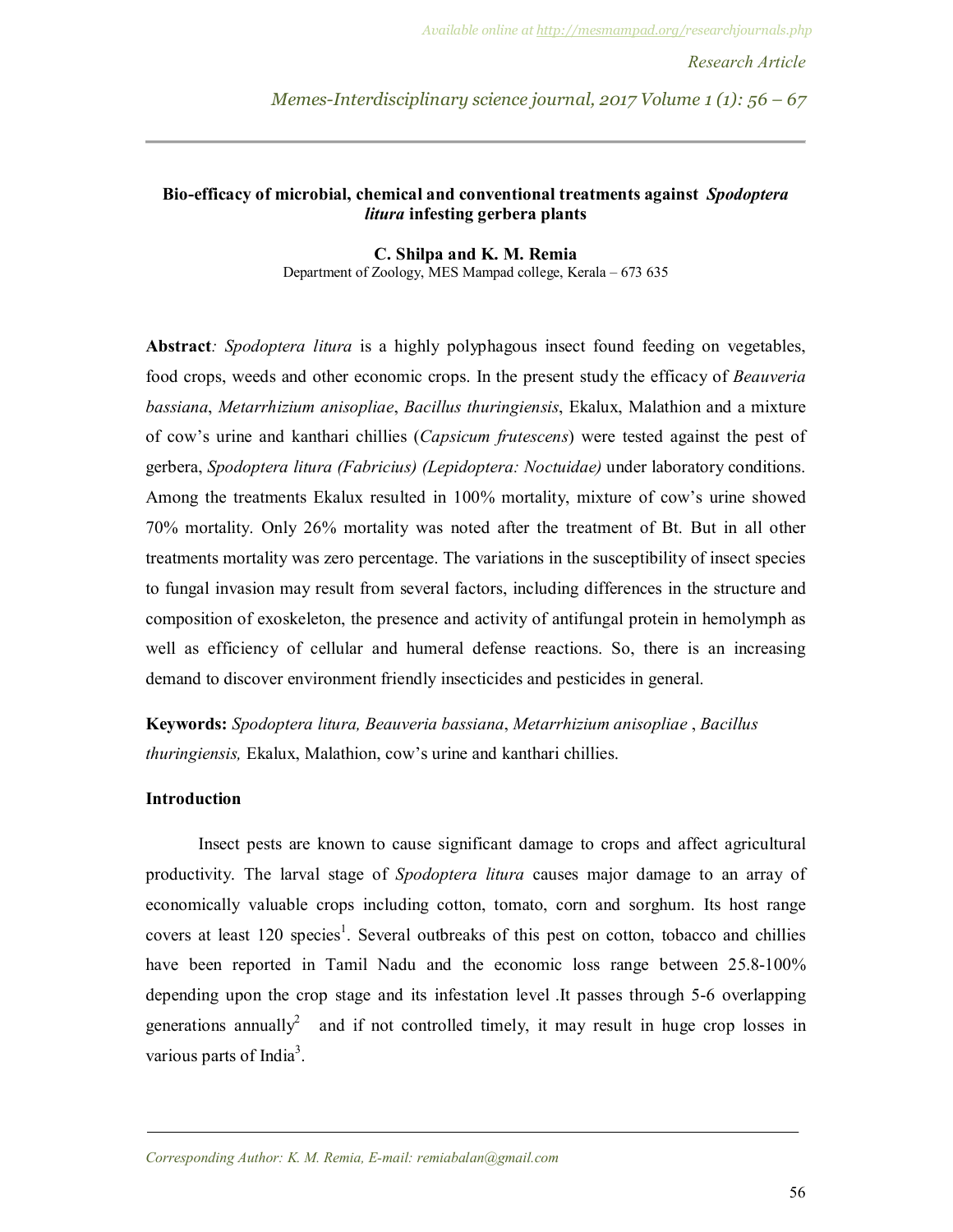For the management of this pest, insecticide use is most widely practiced. Recently, broad spectrum chemical insecticides have been the primary control agent for agricultural pests, with about 40% targeted to the control of Lepidopteran insects<sup>4</sup>. Present studies were planned to find out the time-related toxicity of ekalux and malathion in the category of insecticides against *Spodoptera litura.* Although effective in reducing pest population in short term, these chemicals have little long term regulatory impact on pest population and often cause unwanted environmental side effects. Over the years the widespread use of pesticides has led to pesticide resistant insects, a reduction in beneficial insect populations and harmful effects to humans and the environment <sup>5</sup>. Microbial pesticides are one such alternative to tackle insecticide resistant population of *S. litura <sup>6</sup>* .

Fungal pathogen particularly, *Beauveria bassiana, Metarhizium anisopliae, Verticillium lecanii* and *Nomuraea rileyi* have been found to be promising in the control of several agricultural pests<sup>7</sup>. *B. bassiana* is a hyphomycete insect-pathogenic fungus in the subdivision Deuteromycotina which occurs worldwide. Over 200 species of insects in nine orders, mainly Lepidoptera and Coleoptera have since been recorded as hosts <sup>8</sup>. It is found naturally on some plants and in soils and is regarded as a safe biopesticide<sup>9</sup>.

The mitosporic ascomycete (hypocreales) fungus, *Metarhizium anisopliae* has gained significant attention as a biocontrol agent due to its wide geographic distribution, high virulence and vast spectrum of infectivity to a wide range of insect pests<sup>10</sup>. The conidia of  $M$ . *anisopliae* usually enter into insect mainly through the integument by adhesion, penetration into haemoceol and development of fungal infection $11$ . The process of penetration through the insects integument by a hypal germination from a spore involves chemical (enzymatic) and physical forces. In vitro studies indicated that the digestion of the integument follow a sequential lipase-proteasechitins process of digestion  $^{12}$ . Though *B. bassiana* and *M. anisopliae* has been studied against various insect pests in both green house and field, an indepth literature survey proves that the fungi have not been studied in detail against *S. litura*. Hence, the present study aimed to explore the pesticidal activity of the fungi against the target pest.

*Bacillus thuringiensis* is a naturally occurring gram-positive bacterium commonly present in soil. Various strains of *B. thuringiensis* (*Bt*) are capable of producing crystal (Cry) proteins (delta - endotoxins) or inclusion bodies that have selective insecticidal effects against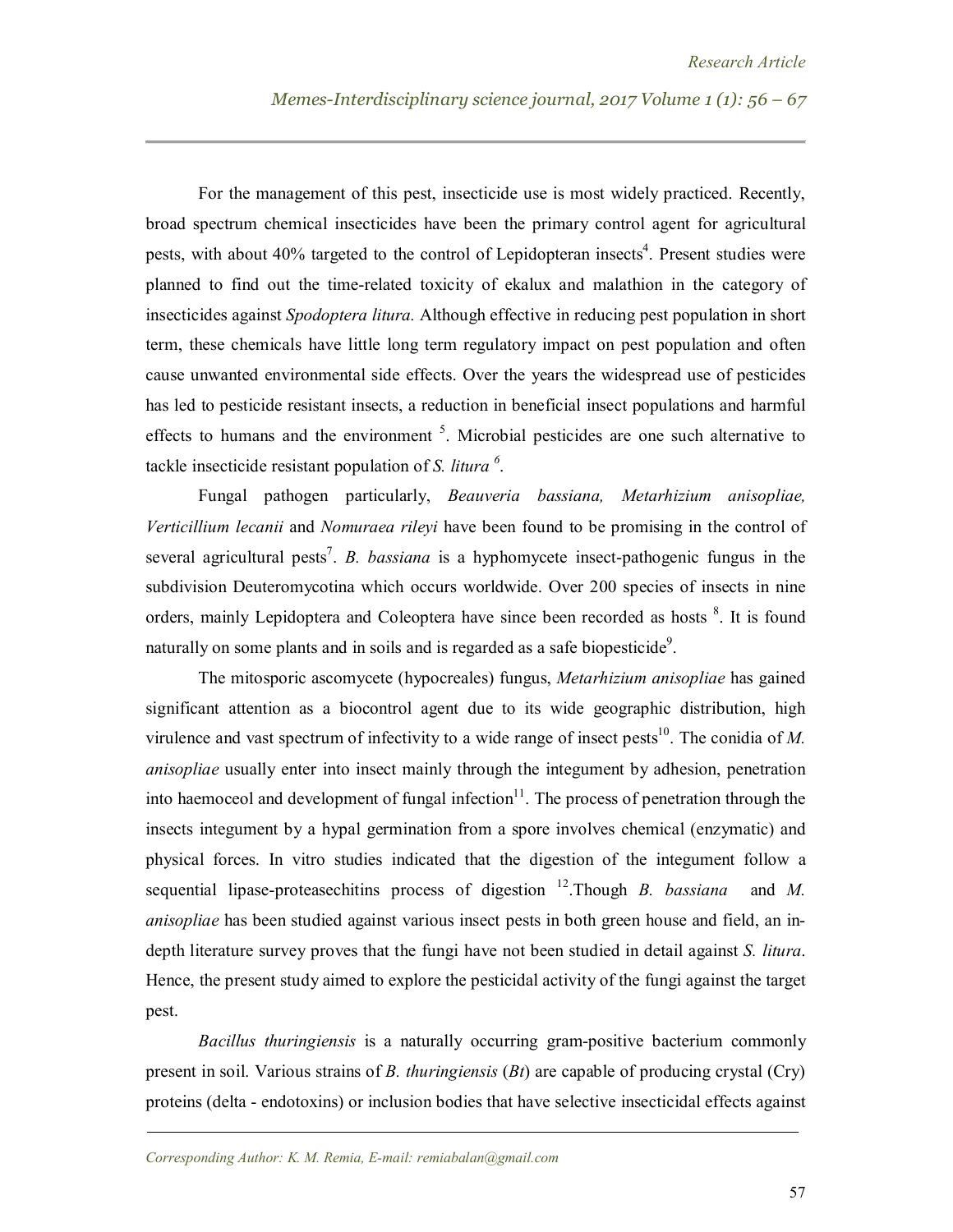different groups of insects<sup>13</sup>. The inclusions produced by  $Bt$  subspecies are generally composed of several proteins (designated as delta - endotoxins or Cry proteins) each having a narrow activity spectrum. Partly because of their selectivity and short half-life, *Bt*-based microbial insecticides are generally considered to have fewer adverse impacts on the environment than synthetic chemicals $14$ .

Plants are important natural sources of bioactive compounds and many such plant compounds have been included in commercial botanical pesticides <sup>15</sup>. Many plant products are safer to non-target organisms and effective against phytophagous insects. Plant products bring about wide range of behavioral and physiological effects on the insects<sup>16</sup>.A mixture of cow's urine and chilly is tested here.

Gerbera (Family: Asteraceae) is a perennial and herbaceous flowering plant producing different colors of flower. It has massive demand in the floral industry as cut flower as well as potted plant due to its beauty and long vase life which ranked at fifth among the top ten cut flowers in the world<sup>17</sup>.Attack of *S.litura* lead to defoliation, stunted development and reduction in the number of flowers produced. This project was aimed to investigate the effects of the above six treatments on *Spodoptera litura* infesting gerbera.

### **Materials and method**

#### **Insects**

Third instar larval stages of *S. litura* were collected from gerbera fields adjoining Regional Agricultural Research Station (RARS), Kerala Agricultural University (Wayanad) and maintained in petri dishes.

## **Insecticides**

*Beauveria basssiana* , *Metarhiziium anisopliae* , Bt, Ekalux, Malathion, mixture of cow's urine and kanthari chillies.

#### **Bioassays**

One ml of each suspension of insecticide was sprayed in each petri-dish containing leaves and larvae. In case of control, larvae were treated with distilled water.10 larvae were used for a single replication. A total of 40 larvae were used for each treatment *i.e.,* 3 replications  $(10+10+10)$  and control  $(10)$ . Insect mortality was assessed daily up to ten days.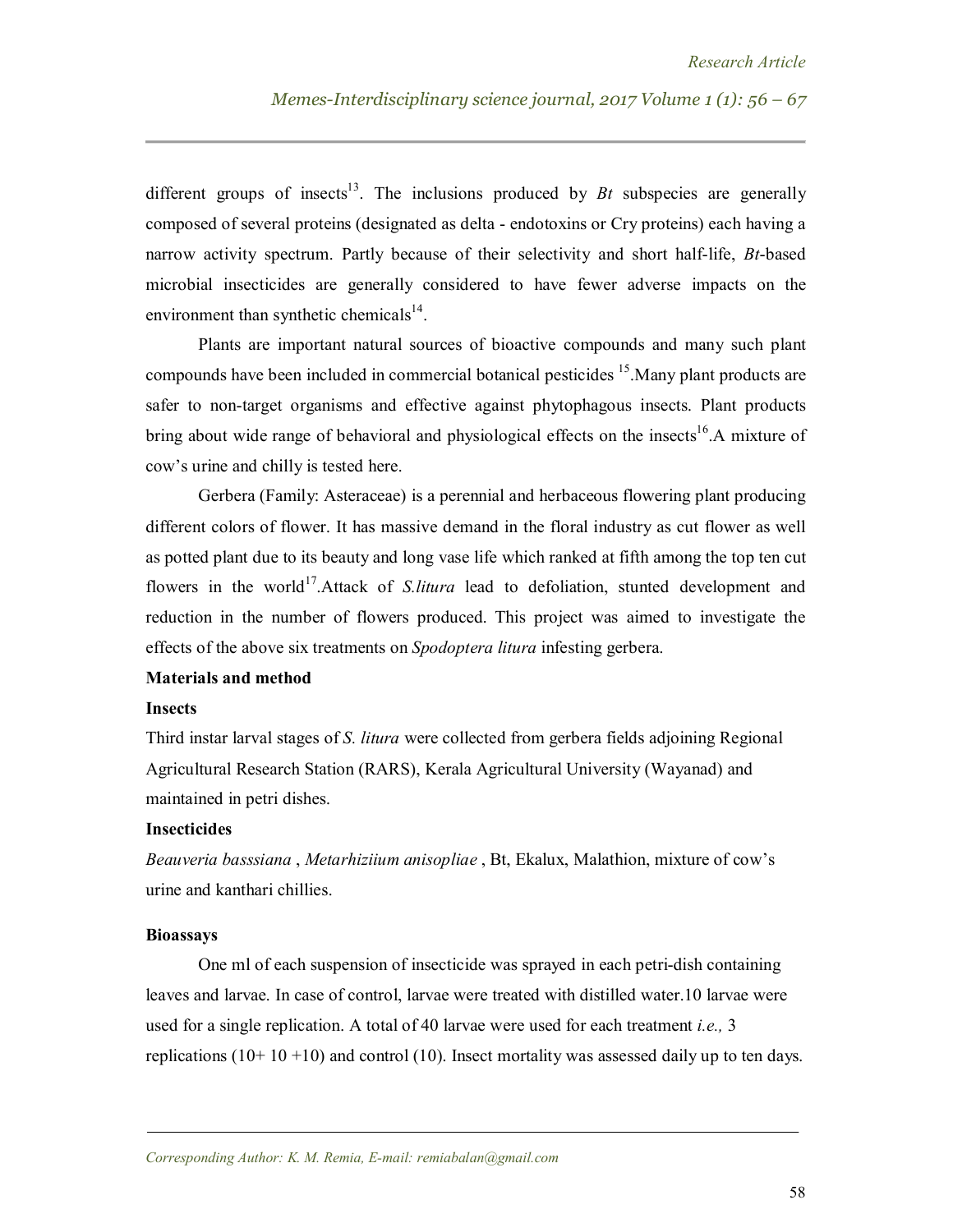To avoid mortality due to unhygienic conditions the rearing petri dishes were cleaned and fresh leaves were provided daily.

# **Bioefficacy of entomopathogenic fungi against third instar larvae of** *S. litura* **(treatments 1, 2, 3 & 4)**

5 ml of *Beauveria basssiana* was weighed and dissolved in 1litre of water and added 1ml tween 80, mixed well .This suspension was sprayed (1ml) on fresh leaves and caterpillars  $3<sup>rd</sup>$  instar) in each petri-dish. Insect mortality was assessed daily up to ten days. Fresh leaves should be given to the larvae every day. In the same way 10g of *Beauveria bassiana*, 5 & 10 g of *Metarhiziium anisopliae* was also prepared and sprayed.

## **Bioefficacy of Bt against sixth instar larvae of** *S. litura* **:treatment 5**

5ml of Bt was weighed and dissolved in 1 litre of water and added 1ml tween 80, mixed well. From this suspension, 1 ml was taken and sprayed to each petri-dish containing fresh leaves and caterpillars  $(5<sup>th</sup> instar)$ . Insect mortality was assessed daily up to ten days. Fresh leaves should be given to the larvae every day.

## **Effect of pesticides against** *S.litura*

## **Treatment 6 ekalux & treatment 7 malathion**

2 ml of ekalux was taken by means of a micropipette and dissolved in 1 liter of water. From this, 1 ml was sprayed on fresh leaves and caterpillars  $3<sup>rd</sup>$  instar) in each petridish. Mortality was observed for two days. Similarly 2ml of malathion was tested.

## **Conventional method**

## **Treatment 8**

10 g of kanthari chillies were crushed and dissolved in 100 ml of urine. This mixture was made upto 1 litre. Then 1 ml of this mixture was sprayed on fresh leaves and caterpillars. Mortality was observed after 7 days.

## **Result and Discussion**

The toxicity of *Spodoptera litura* to ekalux at 2 ml/l concentration recorded 100% mortality. Mortality ranged from  $80 - 100\%$  in first and second day. The data are tabulated in table: 2.

Resistance in *S. litura* against organophosphates has been reported from various parts of the Asian countries<sup>18</sup>. Organophosphates are toxic to insects by virtue of their ability to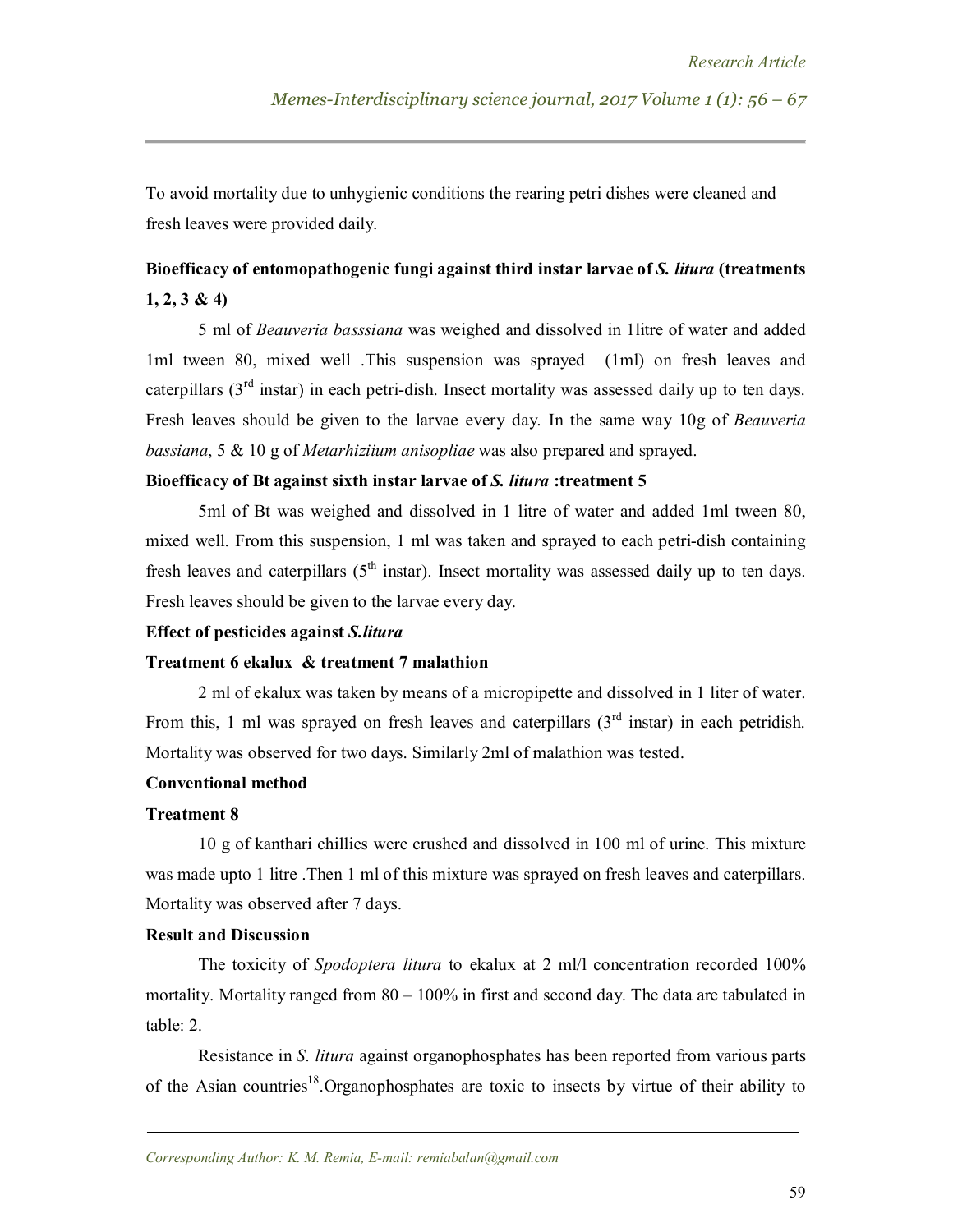inactivate acetylcholinesterase or its inhibitors. Such resistance was found at a high level to malathion. Which provide evidence of high level of resistance. This could be related to the commonly reliance in the use of organophosphates against insects in these areas. Resistance in *S. litura* against organophosphates has been reported from various parts of the Asian countries, such as Pakistan India and  $China<sup>19</sup>$  providing evidence of high level of resistance against organophosphates insecticides.

The second most effective treatment was a mixture of cow's urine and kanthari chilies(*Capsicum frutescens*) against third instar larvae and was observed up to 7 days .The treatment resulted in 70% mortality. The data is recorded in table: 3.

As per recent studies cow urine has proved to be an effective pest controller and larvicide when used alone and also in combination with different plant preparations<sup>20</sup>. The effect of plant extracts, neem, *J.curcas* L., *Chrysanthemum cinerariaefolium* (Trev.), Eucalyptus *globulus Labille & Vitex negundo* L mixed with cow urine in 1: 9 parts and alone cow urine @ 0.5% against *Brahmina coriacea* were observed. Cow urine alone was ineffective but the NSKE in urine resulted in no egg laying, minimum egg hatching  $2<sup>1</sup>$ .

Treatment with the bacterial species *Bacillus thuringiensis* against the 5th instar larvae showed the next lowest range of mortality of 26.6% within 7 days of exposure. The remaining 73.4% were alive and showed gluttonous feeding. They were observed upto their emergence as adult moths. But none of them showed any abnormalities. They were allowed to mate and laid clusters of eggs. Observations are recorded in table: 1.

The proteins such as d-endotoxins and cytolytic proteins produced by Bt are efficient sources of insecticides for food crops and stored grains  $^{22}$ . The Cry toxin of Bt is one such endotoxin that acts against a wide range of insects  $^{23}$ . The gut regions of these are targeted by toxins causing death by starvation. Many transgenic plants have been developed that can produce insecticidal proteins that are derived from this genera. They have been successfully used in control of pest and protecting important high acre  $\text{crops}^{24}$ . Cry toxins are of various types and differ in their host specificities.

But the most common mechanism of resistance is by the disruption of binding of Bt toxins to receptors in the midgut membrane. This disruption may be either due to mutation in the receptors or changes in the expression of the receptors<sup>25</sup>. The resistance mechanism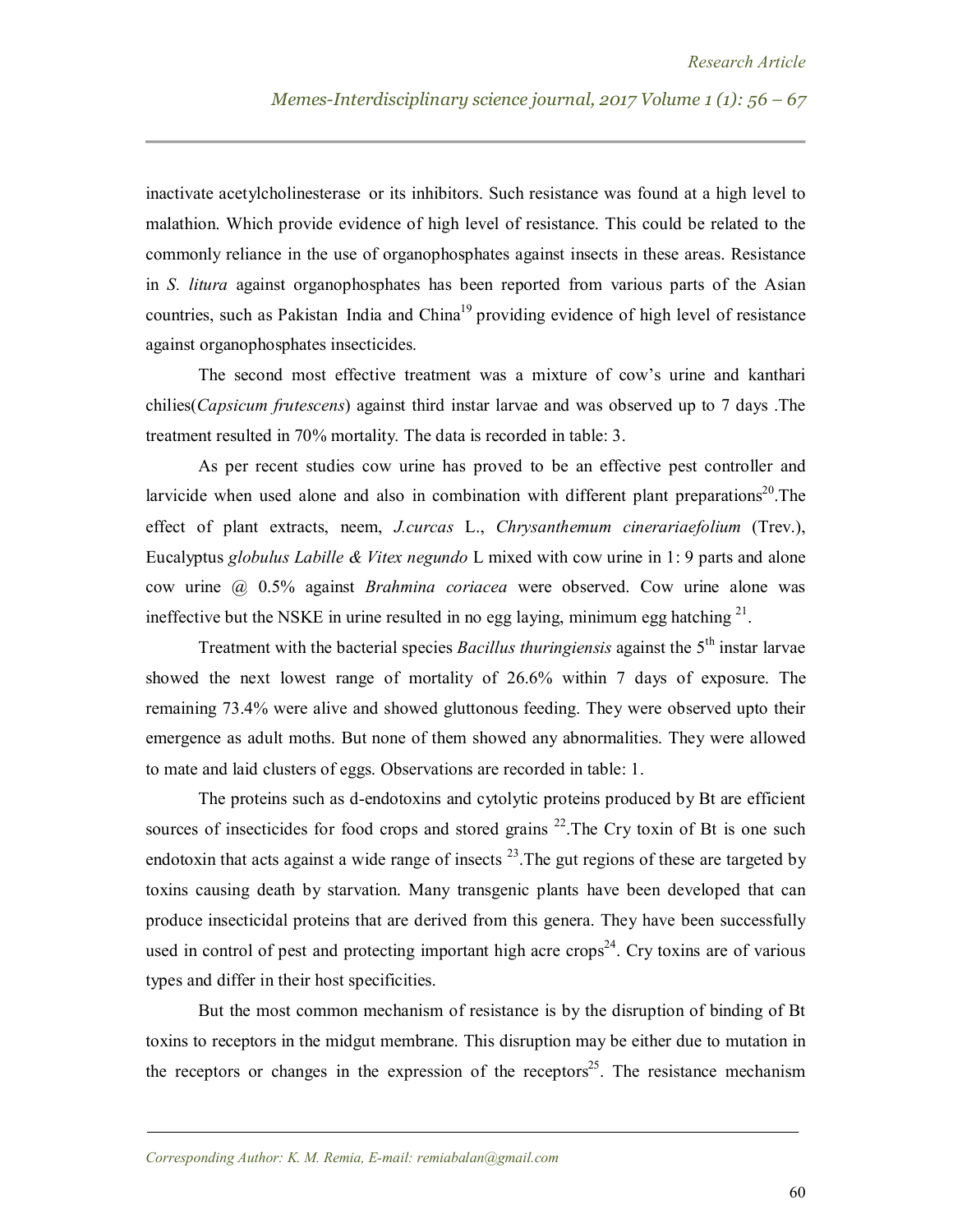associated with ABC transporter loci has also been reported<sup>26</sup>. In our study, Bt resulted in 26.6% mortality, which indicates *S.litura* is moderately resistant to it.

Among the experiments, *S.litura* showed high resistance against malathion (table:2), *Beauveria bassiana* and *Metarhizium anisopliae* (table:1) .No mortality was observed.They were quite active and showed voracious feeding. As like Bt the emerged moths were healthy and laid clusters of eggs.

Studies suggest that eggs of fall armyworm, *Spodoptera frugiperda*, were highly susceptible to insect pathogenic fungi; *M. anisopliae*  $27$ . The egg mortality increases with increase in the conidial concentration<sup>41</sup>. Susceptibility of the insect to entomopathogenic fungi decreases with advancement in age of larvae of the target host<sup>28</sup>. Chemical constituents of insect cuticle change gradually with advancement in age of larvae resulting in hardening of the cuticle and increased humoral immune to the microbial infections. It was observed that adult emergence was delayed in fungal treated pupae. Some of emerged adults were also malformed with reduced wings or reduced body size. They were unable to fly and died without mating. It has been investigated that pupae treated with fungal pathogens often result reduction in the adult emergence<sup>29</sup>.

But in contrast, another laboratory study revealed that the two entomopathogenic fungi, *B.bassiana* and *M.anisopliae*, cannot control the *S.litura* populations and their incidence. The defensive responses to fungal infection leads to elevated levels of Phenoloxidase in haemolymph and other enzyme cascade  $30$ . In addition, PO activity in *A*. *simplex* infected with *B. bassiana* was higher than uninfected controls as reported by Srygley and Jaronski<sup>31</sup>. *Metarrhizum* infection may results in declining haemolymph protein and phenoloxidase titres over the course of infection until the death of *Schistocerca gregaria* and *Locusta migratoria* <sup>32</sup>whereas *Beauverria* infection increases PO activity in grasshopper, *Melanoplus sanguinipes* and army cutworm, *S. exigua* as demonstrated by Hung and Boucias 33 .In the present study *S.litura* showed high resistance against *B.bassiana* and *M.anisopliae*. This might be due to the presence of increased level of PO in their haemolymph.

Significance of the study was calculated using ANOVA. The effect of different treatments showered significant results.

Overall results provided ekalux as the best management tool in respect of concentration and time providing along with other treatments. It is the long- lasting control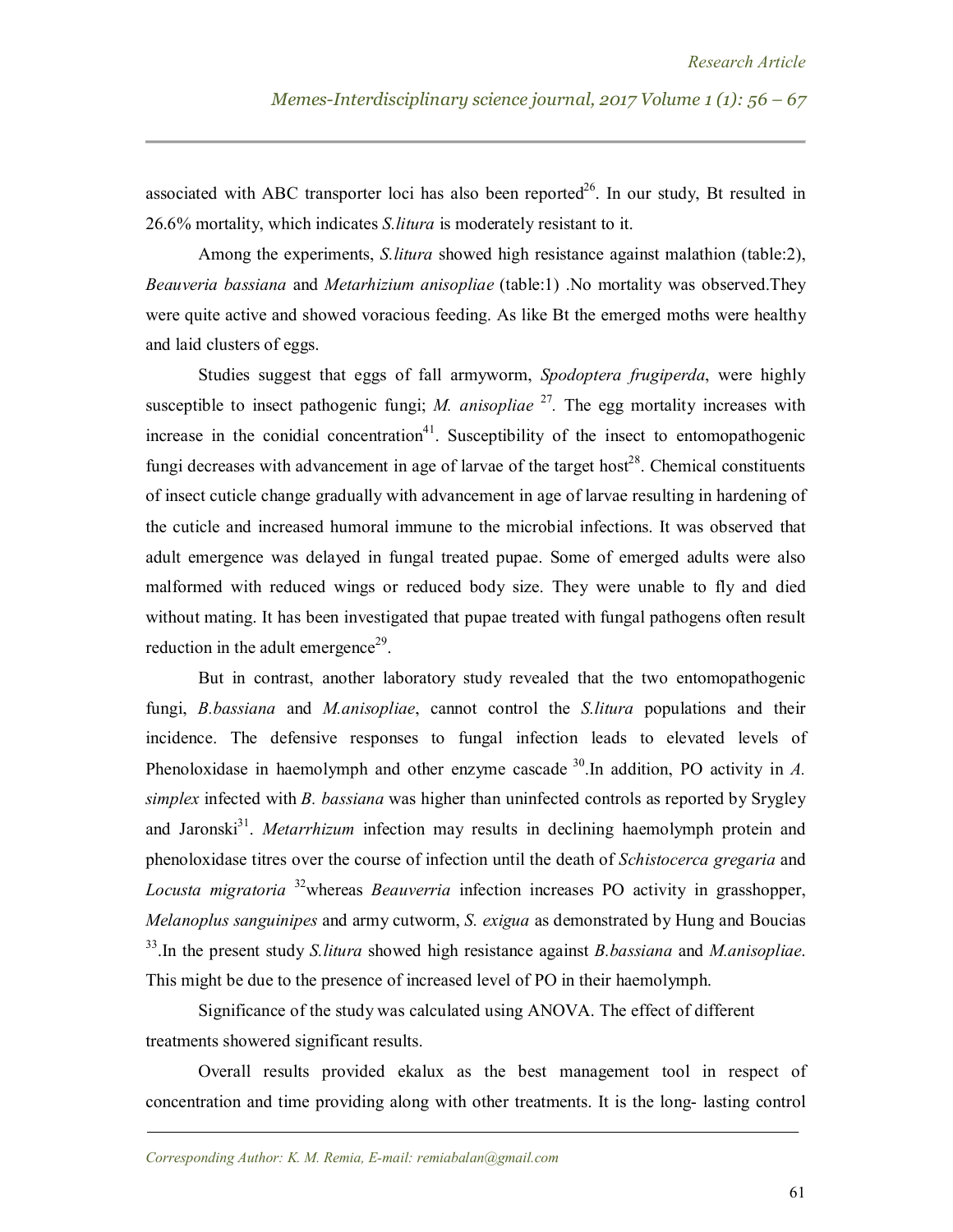tactic for the farming community against this pest of economic importance. A mixture of cow's urine and kanthari chillies proved to be the second most effective insecticide after ekalux respectively. The successful management of insecticide resistance depends ultimately on a thorough knowledge of its genetic basis and the mechanisms involved. The mode of inheritance helps in resistance detection, monitoring, modeling and risk assessment. Such knowledge can provide the basis for management programs aimed at minimizing the development of resistance.

So, there is an increasing demand to discover environment friendly insecticides and pesticides in general. *S.litura* had made this situation still shoddier because of its voracious feeding habit and the extent of damage it can cause to the agricultural community. Therefore, further research in the field of "resistance mechanisms developed by *Spodoptera litura*," has been forced in this area where an effective alternative is needed.



**Damage** *Due to Spodoptera* **Attack on Gerbera Plants**

| Sl.No | Treatment | instar | Larval   Concentration<br>(g/l) | Total<br>number of<br>larvae<br>introduced | Mortality<br>After | After | No.of<br>animals<br>pupated | %of<br>mortality |
|-------|-----------|--------|---------------------------------|--------------------------------------------|--------------------|-------|-----------------------------|------------------|
|-------|-----------|--------|---------------------------------|--------------------------------------------|--------------------|-------|-----------------------------|------------------|

## **Table 1: control of** *Spodoptera litura* **by entomopathogenic fungi and Bt**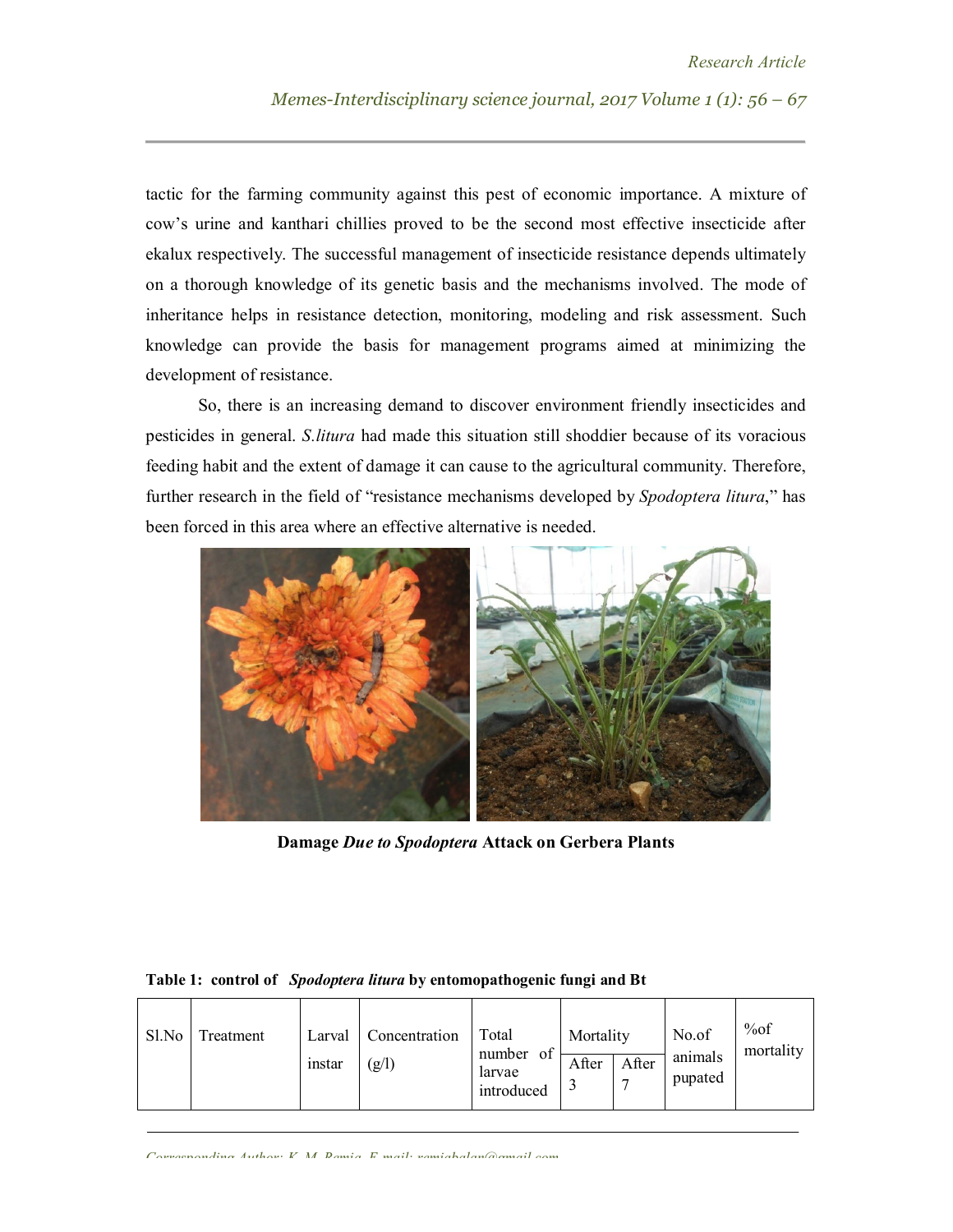|                |                                  |                 |    |    | days | days           |    |                  |
|----------------|----------------------------------|-----------------|----|----|------|----------------|----|------------------|
| 1              | <i>Beauveria</i><br>bassiana     | 3 <sup>rd</sup> | 5  | 10 | nil  | nil            | 10 | $\boldsymbol{0}$ |
| 2              | <i>Beauveria</i><br>bassiana     | 3 <sup>rd</sup> | 10 | 10 | nil  | nil            | 10 | $\boldsymbol{0}$ |
| 3              | Metarhizium<br>anisopliae        | 3 <sup>rd</sup> | 5  | 10 | nil  | nil            | 10 | $\boldsymbol{0}$ |
| $\overline{4}$ | Metarhizium<br>anisopliae        | 3 <sup>rd</sup> | 10 | 10 | nil  | nil            | 10 | $\boldsymbol{0}$ |
| 5              | <b>Bacillus</b><br>thuringiensis | 3 <sup>rd</sup> | 5  | 10 | 1    | $\overline{2}$ | 6  | 26%              |

*Memes-Interdisciplinary science journal, 2017 Volume 1 (1): 56 – 67*

**Table : 2 control of** *Spodoptera litura* **by pesticides**

| Sl.no | Treatment | Larval<br>instar | Concentration<br>(ml/l) | Total number<br>of larvae<br>introduced | Days           | Mortality | No.of<br>animals<br>pupated | %of<br>mortality |
|-------|-----------|------------------|-------------------------|-----------------------------------------|----------------|-----------|-----------------------------|------------------|
|       | Ekalux    | 3 <sup>rd</sup>  | $\overline{2}$          | 10                                      | Day 1<br>Day 2 | 8<br>2    | Nil                         | 100%             |
| 2     | Malathion | 3 <sup>rd</sup>  | $\overline{2}$          | 10                                      | Day 1          | ---       | 10                          | 0%               |

**Table 3: control of** *Spodoptera litura* **by conventional methods**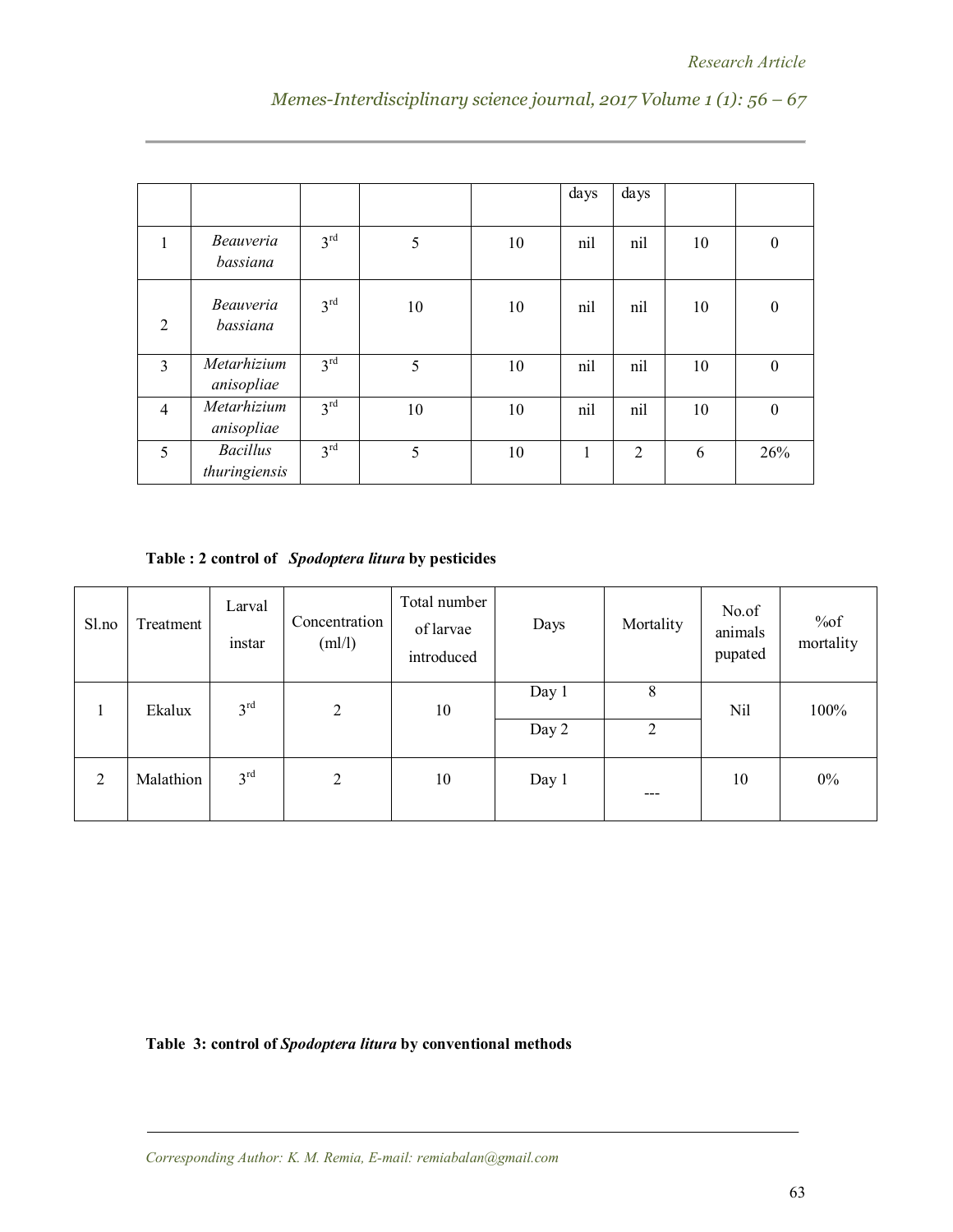| Sl.No        | Treatment                           | Larval          | Concentration              | Total      | Days  | Mortality                  | Percenta     |
|--------------|-------------------------------------|-----------------|----------------------------|------------|-------|----------------------------|--------------|
|              |                                     | instar          | (g/l)                      | number of  |       |                            | ge of        |
|              |                                     |                 |                            | larvae     |       |                            | mortalit     |
|              |                                     |                 |                            | introduced |       |                            | $\mathbf{y}$ |
| $\mathbf{1}$ | Cow's<br>urine<br>$\qquad \qquad +$ | 3 <sup>rd</sup> | (100)<br>ml cow's          | 10         | Day 1 | $---$                      |              |
|              | small<br>green<br>chilly(Kanthari)  |                 | urine<br>$+10$ g kanthari) |            | Day 2 | $\overline{4}$             |              |
|              |                                     |                 | $\rightarrow$ make upto 1  |            | Day 3 | No specific change, all    |              |
|              |                                     |                 | litre                      |            |       | were alive but were less   |              |
|              |                                     |                 |                            |            |       | active, and showed much    |              |
|              |                                     |                 |                            |            |       | variation in their feeding |              |
|              |                                     |                 |                            |            |       | habits.                    |              |
|              |                                     |                 |                            |            | Day 4 | $\mathbf{1}$               |              |
|              |                                     |                 |                            |            | Day 5 | None of them were dead,    | 70%          |
|              |                                     |                 |                            |            |       | but was found to be        |              |
|              |                                     |                 |                            |            | Day 6 | inactive<br>less<br>and    |              |
|              |                                     |                 |                            |            |       | consumption of Gerbera     |              |
|              |                                     |                 |                            |            |       | leaves.                    |              |
|              |                                     |                 |                            |            | DAY 7 | $\overline{2}$             |              |

## *Memes-Interdisciplinary science journal, 2017 Volume 1 (1): 56 – 67*

## **Conclusion**

The present study was conducted to test the efficacy of *Beauveria bassiana*, *Metarrhizium anisopliae*, *Bacillus thuringiensis*, Ekalux, Malathion and a mixture of cow's urine and kanthari chillies against the pest of gerbera, *Spodoptera litura (Fabricius) (Lepidoptera: Noctuidae)* in laboratory conditions. Among the treatments Ekalux resulted in 100% mortality. Next to Ekalux, conventional method showed 70% mortality. Only 26% mortality was noted after the treatment of Bt. But in all other treatments mortality was zero percentage. Hence we can conclude that the pest was highly resistant to all other treatments. Their abilities to inactivate acetylcholinesterase help to resist the action of organophosphates. The development of a broad-spectrum resistance to insecticides has complicated its chemical control. It is hoped that present study would help to investigate the mechanism triggering immune response and to shed further light on intriguing aspects of insect immunity.

## **Acknowledgements**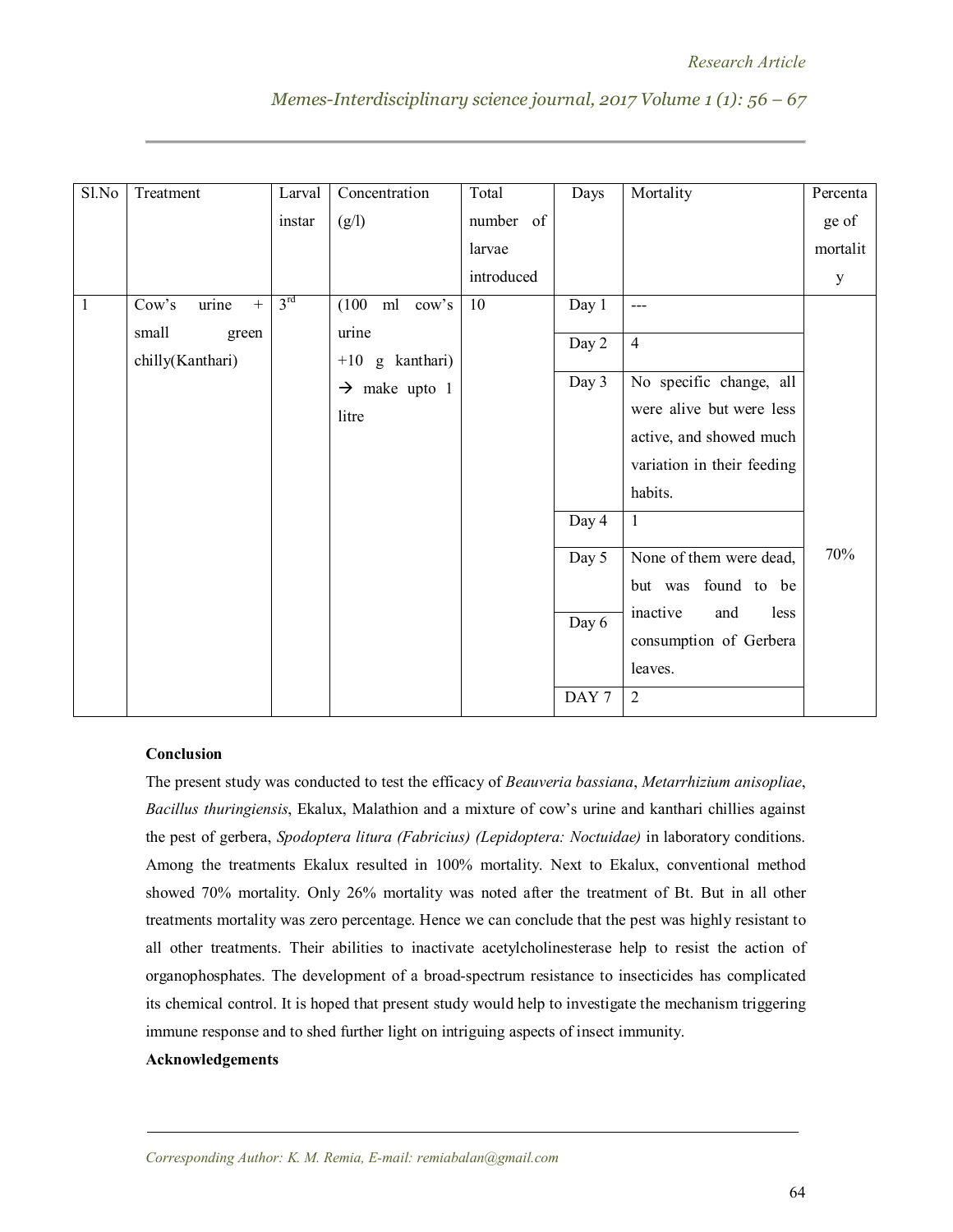We are highly grateful to Dr.Rajendran, Associate Director of Research, Kerala Agricultural University; Dr. Smitha Revi, Associate Professor, Kerala Agricultural University for providing the host insect, virus and laboratory facilities for conducting the experiments.

## **References**

- 1. Venette R C, Davis E E, Zaspel J, Heisler H and Larson M, Mini-risk assessment: Rice cutworm, *Spodoptera litura* Fabricius [Lepidoptera: Noctuidae],2003.
- 2. Kumar K and Chapman R B, Sublethal effects of insecticides on the diamondback moth *Plutella xylostella* (L.), *Pesticide Science*, 2006, **15**: 344-352.
- 3. Ahmad M, Saleem M A and Ahmad M, Time oriented mortality in leaf army worm, *Spodoptera litura* (Fab.) (Lepidoptera: Noctuidae) by some new chemistry insecticides, *Pakistan Entomology,* 2005, **27**(1): 67-70.
- 4. Brooke E and Hines E,Viral biopesticides for *Heliothine* controlfact of fiction? *Today's Life Sci*, 1999, **11**: 38-45.
- 5. Haq S K, Atif S M and Khan R H, Protein proteinase inhibitor genes in combat against insects, pests, and pathogens: natural and engineered phytoprotection, *Arch. Biochem. Biophys*, 2004, **431**: 145-159. http://dx.doi.org/10.1016/j.abb.2004.07.022.
- 6. Pawar V M and Borikar P S, Microbial options for the management of *Helicoverpa armigera*  (Hubner) In: "Recent Advances in *Helicoverpa* Management. *Indian Society of Pulses Research and Development*, IIPR, Kanpur 2005, 193-231 PP.
- 7. Lingappa S, Saxena H and Devi Vimala P S, Role of biocontrol agents in management of *Helicoverpa armigera* (Hubner ). In: Recent advances in *Helicoverpa armigera* Management, *Indian Society of Pulses Research and development*, 2005, 159-184 PP.
- 8. Li Y W and Yang J H , Prospects for the use of entomogenous fungus against forests pests, In: Study and application of entomogenous fungus in China, (Y.W. Li, Z. Z. Li, Z. Q. Liang, J. W. Wu, Z. K. Wu and Q.F. Xu ed.),*Periodical Press*, Beijing, 1988, 10-14 PP.
- 9. Uma Devi K, Padmavathi J, Uma Maheswara Rao C, Akbar Ali Khan P and Murali Mohan C, study of host specificity in the entomopathogenic fungus, *Beauveria bassiana* (Hypocreales: Clavicipitaceae). *Biocontrol Sci. and Tech,* 2008, **18:** 975 – 989.
- 10. Ypsilos I K and Magnan N ,Characterization of optimum cultural environmental conditions for the production of high numbers of *Metarhizium anisopliae* blastospores with enhanced ecological fitness, *Biocontrol Science and Technology*, 2005, **15**(7): 683–699.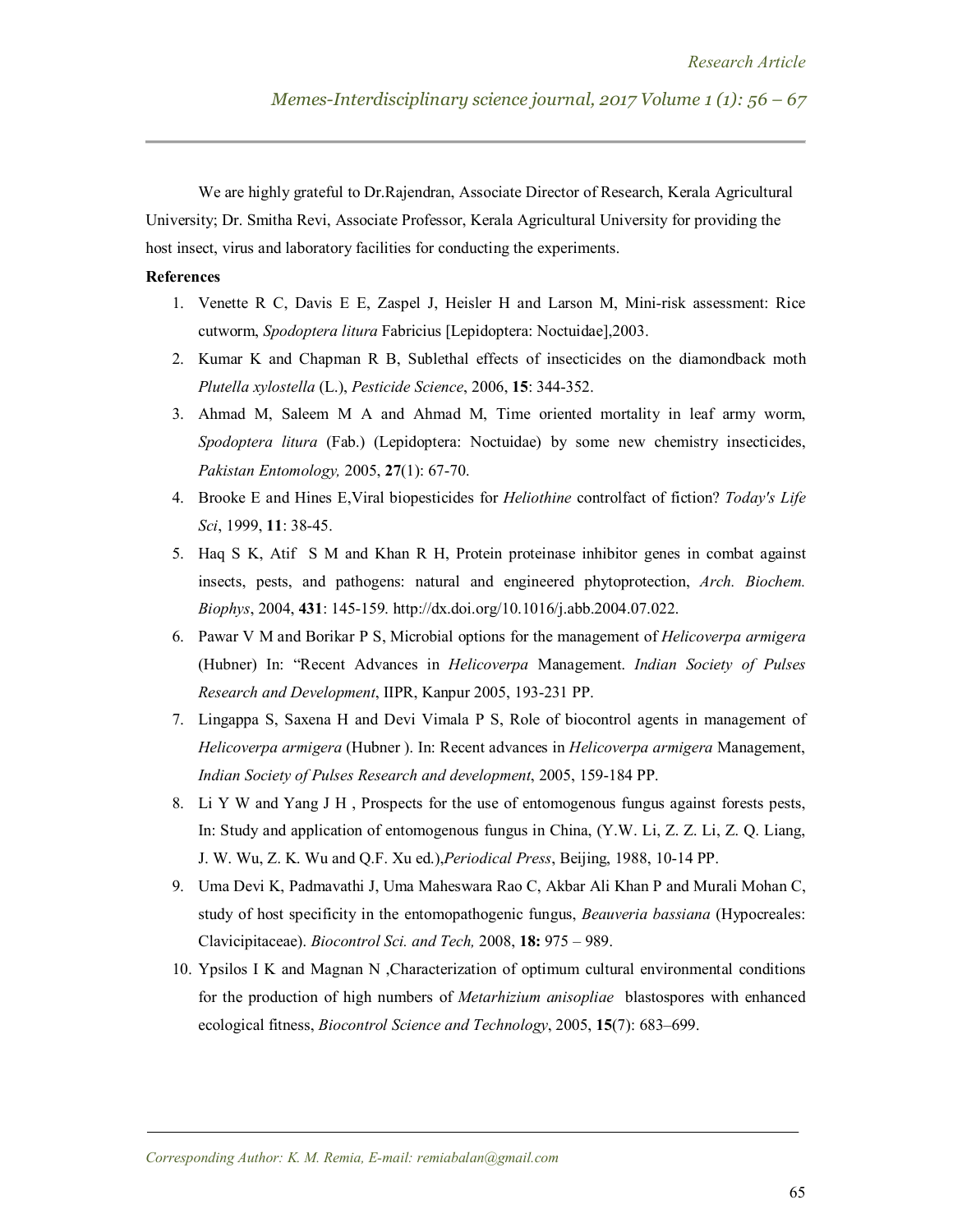- 11. McCoy C W, Samson R A and Bovcias D G,. *Entomogenous fungi*, CRC Handbook of Natural Pesticides Microbial Insecticides Part-A, Entomogenous Protozoa and Fungi. **5**: 151– 236.
- 12. Nahar P, Ghormade V and Deshpande M V, The extracellular constitutive production of chitin deacetylase in *Metarhizium anisopliae*: possible edge to entomopathogenic fungi in the biological control of insect pests, *Journal of Invertebrate of Pathology*, 2004, **85**: 80–88.
- 13. Schnepf E, Crickmore N, Van Rie J, Lereclus D, Baum J, Feitelson J, Zeigler D R and Dean D H, *Bacillus thuringiensis* and its pesticidal crystal proteins, *Microbiol Mol Biol Rev*, 1998, **62**: 775 – 806.
- 14. Haq S K, Atif S M and Khan R H, Protein proteinase inhibitor genes in combat against insects, pests, and pathogens: natural and engineered phytoprotection, *Arch. Biochem. Biophys*, 2004, **431**: 145-159. http://dx.doi.org/10.1016/j.abb.2004.07.022.
- 15. Ballesta A M C, Pascual V M J and Rodríguez B, The antifeedant activity of natural plant products towards the larvae of *Spodoptera littoralis*, *Spanish Journal of Agricultural Research*, 2008, **1**: 85-91.
- 16. Koshiya D J and Ghelani D, Antifeedant activity of different plant derivatives against *Spodoptera litura* on groundnut, In: Botanical Pesticides in IPM, Symposium Proceedings, 1993, 175-182.
- 17. Parthasarathy V A and Nagaraju V , In vitro propagation in Gerbera jamesonii Bolus, *Indian Journal of Horticulture*, 1999, **56**: 82-85.
- 18. Shad S A, Sayyed A H, Fazal S, Saleem M A, Zaka S M and Ali M, Field evolved resistance to carbamates, organophosphates, pyrethroids, and new chemistry insecticides in *Spodoptera litura* Fab. (Lepidoptera: Noctuidae), *J Pest Sci*, 2012, **85**:153–162
- 19. Huang S J, Xu J F and Han Z J, Baseline toxicity data of insecticides against the common cutworm *Spodoptera litura* (Fabricius) and a comparison of resistance monitoring methods, *Int. J. Pest Manag*, 2006, **52**:209–213.
- 20. Chawla P C, Risorine, A Novel CSIR Drug Curtails TB Treatment, CSIR News, March: 2010, 60–52.
- 21. Kumari N and Chandla V K, Plant extracts in Cow urine (Bovine spp.): A new tool in the management of glasshouse whitefly, *Trialeurodes vaporararium* (Westwood), *Journal of Ecofriendly Agriculture,* 2010, **5**(2): 154-155.
- 22. Meadows M P, *Bacillus thuringiensis* in the environment Ecology and risk assessment, In: Bacillus thuringiensis: An environmental biopesticide; Theory and practice . Ed. By